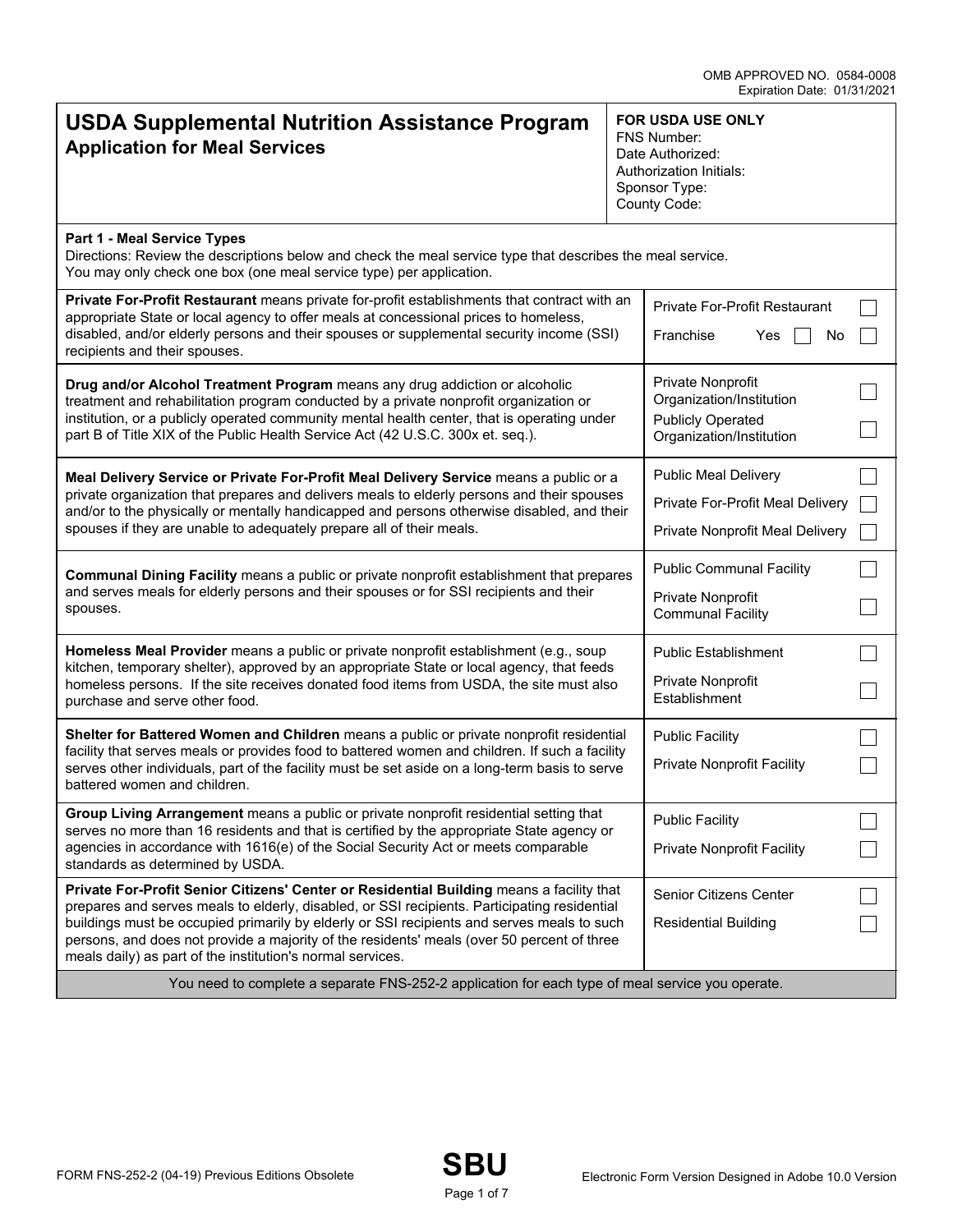| Part 2 - Sponsoring Organization or Business<br>Directions: All applicants must complete this section.                                                                                                                                                                                                           |            |                                                                                   |                 |  |  |
|------------------------------------------------------------------------------------------------------------------------------------------------------------------------------------------------------------------------------------------------------------------------------------------------------------------|------------|-----------------------------------------------------------------------------------|-----------------|--|--|
| Name:                                                                                                                                                                                                                                                                                                            |            | Legal Business Name (if different from Sponsoring Organization or Business Name): |                 |  |  |
| <b>Mailing Address:</b>                                                                                                                                                                                                                                                                                          |            |                                                                                   |                 |  |  |
| City:                                                                                                                                                                                                                                                                                                            |            | State:                                                                            | Zip:            |  |  |
| Location Address:                                                                                                                                                                                                                                                                                                |            |                                                                                   |                 |  |  |
| City:                                                                                                                                                                                                                                                                                                            |            | State:                                                                            | Zip:            |  |  |
| Federal Employer Identification Number (EIN), if applicable:                                                                                                                                                                                                                                                     |            | Name of Person Responsible for Operation of Meal Service:                         |                 |  |  |
| Title:                                                                                                                                                                                                                                                                                                           | Telephone: | Fax, optional:                                                                    |                 |  |  |
| E-mail (required):                                                                                                                                                                                                                                                                                               |            |                                                                                   |                 |  |  |
| Part 3 - Site Specific Information - Site Where Meals Are Served<br>Directions: All applicants must complete this section. You must provide information on all meal sites under the meal service's sponsorship,<br>including all locations from which deliveries originate or sites where benefits are accepted. |            |                                                                                   |                 |  |  |
| Number of sites to accept Supplemental Nutrition Assistance Program benefits:                                                                                                                                                                                                                                    |            |                                                                                   |                 |  |  |
| Site Name #1:                                                                                                                                                                                                                                                                                                    |            |                                                                                   |                 |  |  |
| Location Address:<br>Enter Site Location address if it is different from the<br>Location Address entered above in Part 2.                                                                                                                                                                                        |            |                                                                                   |                 |  |  |
| City:                                                                                                                                                                                                                                                                                                            | State:     |                                                                                   | Zip:            |  |  |
| Check days of operation:<br>$M \Box T$<br>W<br>TH<br>F.                                                                                                                                                                                                                                                          | SA<br>SU   | Meals served:<br>Breakfast                                                        | Lunch<br>Dinner |  |  |
| Person Responsible for On-Site Operation, if different from Part 2:                                                                                                                                                                                                                                              | Title:     |                                                                                   |                 |  |  |
| If a Group Living Arrangement, number of residents served:<br>Telephone:                                                                                                                                                                                                                                         |            |                                                                                   |                 |  |  |
| Site Name #2:                                                                                                                                                                                                                                                                                                    |            |                                                                                   |                 |  |  |
| Location Address:                                                                                                                                                                                                                                                                                                |            |                                                                                   |                 |  |  |
| City:                                                                                                                                                                                                                                                                                                            |            | State:                                                                            | Zip:            |  |  |
| Check days of operation:<br>M<br>TH<br>F.<br>Τ<br>W                                                                                                                                                                                                                                                              | SA  <br>SU | Meals served:<br>Breakfast                                                        | Lunch<br>Dinner |  |  |
| Person Responsible for On-Site Operation, if different from Part 2:<br>Title:                                                                                                                                                                                                                                    |            |                                                                                   |                 |  |  |
| Telephone:<br>If a Group Living Arrangement, number of residents served:                                                                                                                                                                                                                                         |            |                                                                                   |                 |  |  |
| Site Name #3:                                                                                                                                                                                                                                                                                                    |            |                                                                                   |                 |  |  |
| Location Address:                                                                                                                                                                                                                                                                                                |            |                                                                                   |                 |  |  |
| City:                                                                                                                                                                                                                                                                                                            |            | State:                                                                            | Zip:            |  |  |
| Check days of operation:<br>M l<br>F.<br>W  <br>TH<br>$\top$                                                                                                                                                                                                                                                     | SA<br>SU   | Meals served:<br>Breakfast                                                        | Dinner<br>Lunch |  |  |
| Person Responsible for On-Site Operation, if different from Part 2:<br>Title:                                                                                                                                                                                                                                    |            |                                                                                   |                 |  |  |
| If a Group Living Arrangement, number of residents served:<br>Telephone:                                                                                                                                                                                                                                         |            |                                                                                   |                 |  |  |
| List additional sites on a separate sheet of paper and attach, using the same format above.                                                                                                                                                                                                                      |            |                                                                                   |                 |  |  |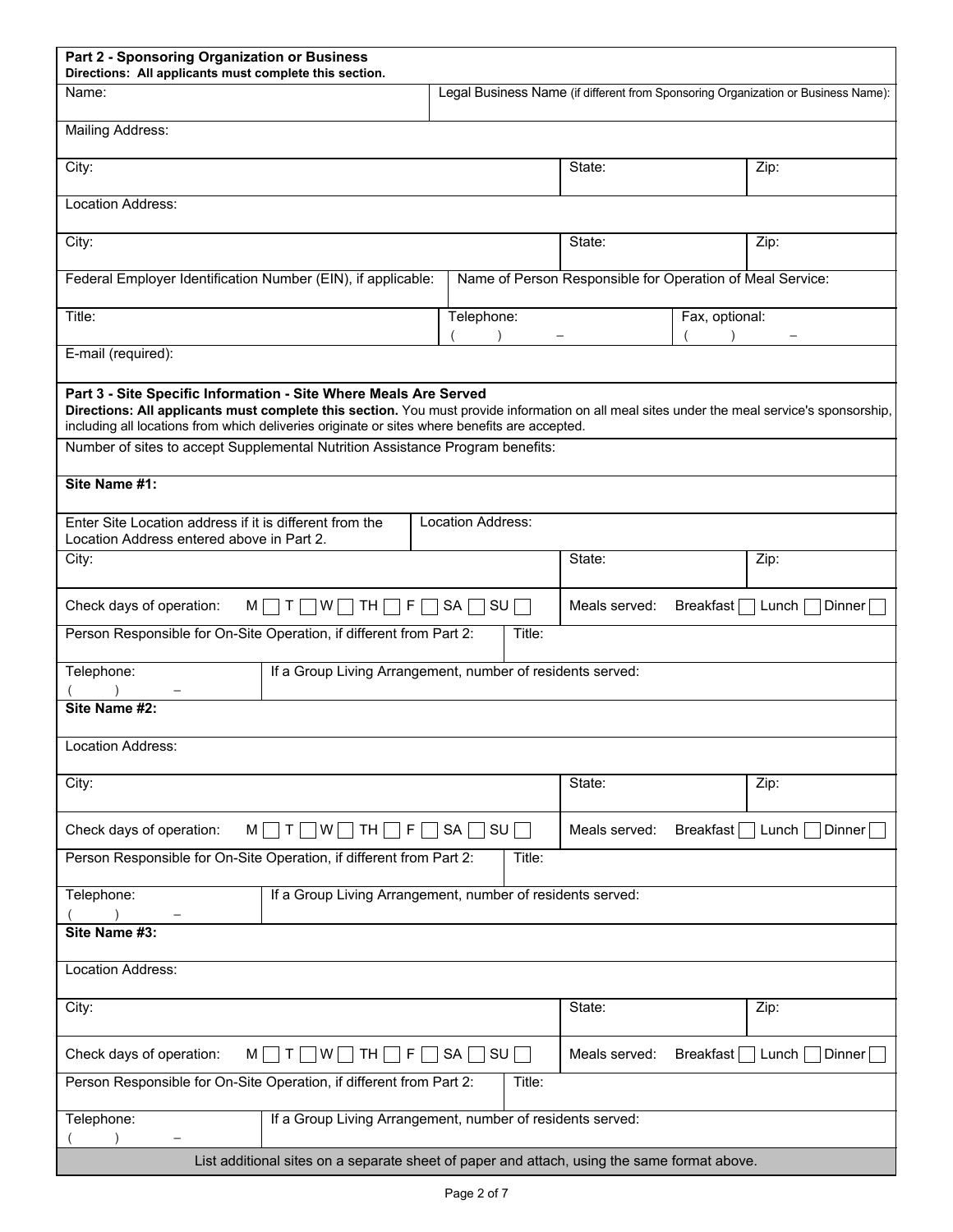| Part 4 - Ownership Information<br>Directions: Complete this section only if you are a private for-profit restaurant, private for-profit meal delivery service, or<br>private for-profit senior citizens center or residential building. Applicants with 501(c)(3) non-profit tax-exempt status skip to<br>Part 5.                    |                                                                                                                                                                                               |  |                    |        |      |
|--------------------------------------------------------------------------------------------------------------------------------------------------------------------------------------------------------------------------------------------------------------------------------------------------------------------------------------|-----------------------------------------------------------------------------------------------------------------------------------------------------------------------------------------------|--|--------------------|--------|------|
| Form of Ownership:                                                                                                                                                                                                                                                                                                                   |                                                                                                                                                                                               |  |                    |        |      |
| Sole Proprietorship<br>Partnership<br>Privately-held corporation<br><b>Limited Liability Company</b><br>Publicly-owned Corporation (if you check this, skip to Part 6)                                                                                                                                                               |                                                                                                                                                                                               |  |                    |        |      |
|                                                                                                                                                                                                                                                                                                                                      | Enter primary owner(s) or corporate officer(s) if one or if more people or a private for-profit corporation owns the meal service. Print<br>names as they appear on the social security card. |  |                    |        |      |
| Name (First, Middle, Last):                                                                                                                                                                                                                                                                                                          |                                                                                                                                                                                               |  | Title:             |        |      |
| Date of Birth:                                                                                                                                                                                                                                                                                                                       | Social Security Number:                                                                                                                                                                       |  | E-mail (optional): |        |      |
| Home Address:                                                                                                                                                                                                                                                                                                                        |                                                                                                                                                                                               |  |                    |        |      |
| City:                                                                                                                                                                                                                                                                                                                                |                                                                                                                                                                                               |  |                    | State: | Zip: |
| Name (First, Middle, Last):                                                                                                                                                                                                                                                                                                          |                                                                                                                                                                                               |  | Title:             |        |      |
| Date of Birth:                                                                                                                                                                                                                                                                                                                       | Social Security Number:                                                                                                                                                                       |  | E-mail (optional): |        |      |
| Home Address:                                                                                                                                                                                                                                                                                                                        |                                                                                                                                                                                               |  |                    |        |      |
| City:                                                                                                                                                                                                                                                                                                                                |                                                                                                                                                                                               |  |                    | State: | Zip: |
| Name (First, Middle, Last):                                                                                                                                                                                                                                                                                                          |                                                                                                                                                                                               |  | Title:             |        |      |
| Date of Birth:                                                                                                                                                                                                                                                                                                                       | Social Security Number:                                                                                                                                                                       |  | E-mail (optional): |        |      |
| Home Address:                                                                                                                                                                                                                                                                                                                        |                                                                                                                                                                                               |  |                    |        |      |
| City:                                                                                                                                                                                                                                                                                                                                |                                                                                                                                                                                               |  |                    | State: | Zip: |
|                                                                                                                                                                                                                                                                                                                                      | Part 5 - Business Information. Must be completed by all applicants.                                                                                                                           |  |                    |        |      |
| Has any officer, owner, partner, member and/or manager currently or ever been suspended or debarred from<br>Yes<br>No<br>conducting business with or participating in any program administered by the Federal Government?<br>If Yes, please explain:                                                                                 |                                                                                                                                                                                               |  |                    |        |      |
| Is any officer, owner, partner, and/or member currently receiving assistance through the Supplemental Nutrition<br>Yes<br>No<br>Assistance Program?                                                                                                                                                                                  |                                                                                                                                                                                               |  |                    |        |      |
| Yes<br>No.<br>If Yes, has the officer, owner, partner, and/or member reported this meal service ownership to their SNAP                                                                                                                                                                                                              |                                                                                                                                                                                               |  |                    |        |      |
| caseworker?<br>If No, please explain below:                                                                                                                                                                                                                                                                                          |                                                                                                                                                                                               |  |                    |        |      |
|                                                                                                                                                                                                                                                                                                                                      |                                                                                                                                                                                               |  |                    |        |      |
| Has any officer, owner, partner and/or member ever been disqualified from receiving assistance through the<br>No<br>Yes<br>Supplemental Nutrition Assistance Program for an intentional program violation (IPV) or fraud?<br>If Yes, please explain:                                                                                 |                                                                                                                                                                                               |  |                    |        |      |
| Does any officer, owner, partner, or member currently own any other SNAP authorized stores or meal services?<br>Yes<br>No<br>If Yes, how many currently authorized stores or meal services do you own?                                                                                                                               |                                                                                                                                                                                               |  |                    |        |      |
| Has any officer, owner, partner, member and/or manager ever been denied, withdrawn, disqualified,<br>Yes<br>No<br>suspended, or been fined for Supplemental Nutrition Assistance Program (SNAP), WIC, business, alcohol,<br>tobacco, lottery, and/or health violations? If yes, provide an explanation on a separate sheet of paper. |                                                                                                                                                                                               |  |                    |        |      |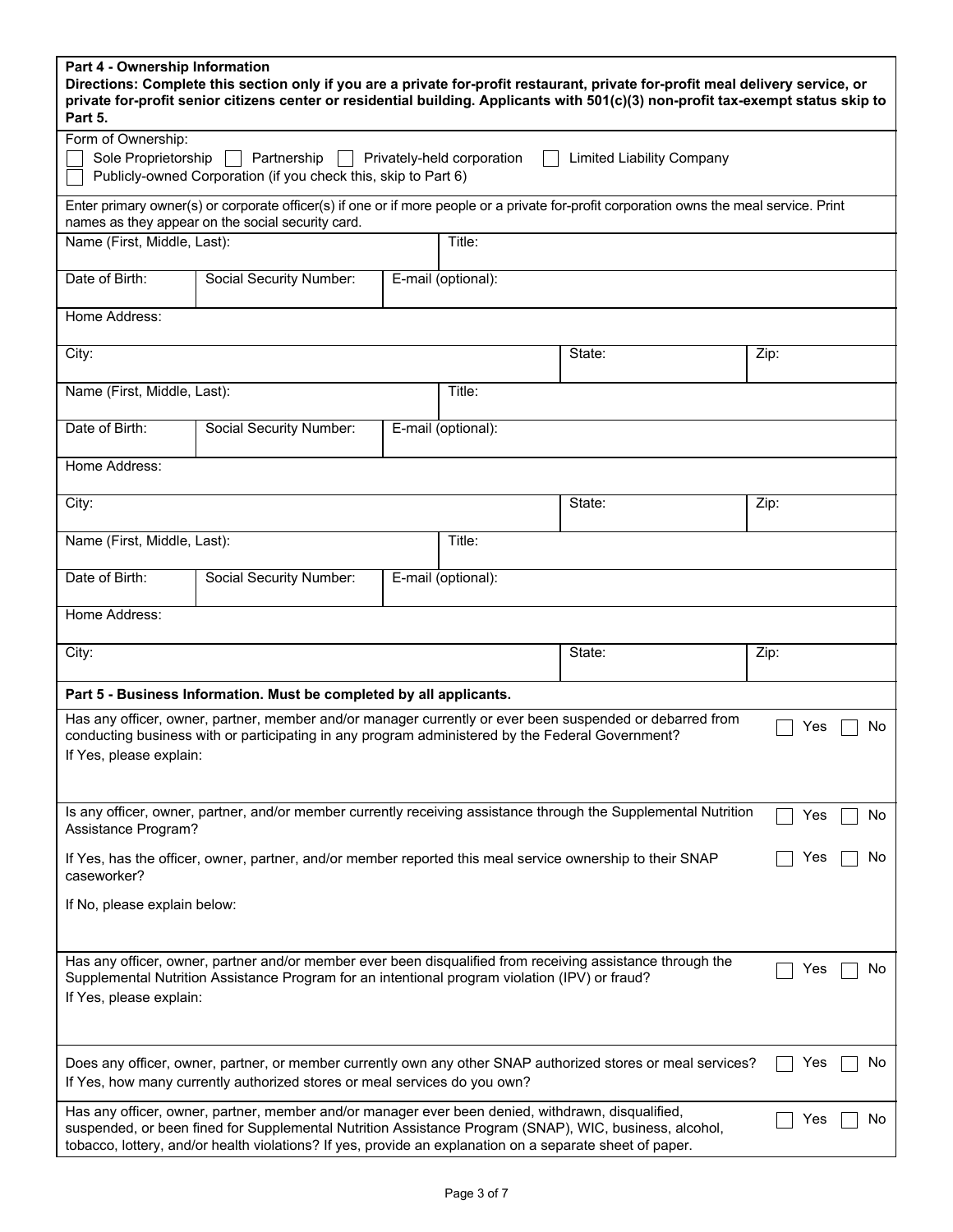| Was any individual involved in the ownership or management of the meal service convicted of any crime after<br>No<br>Yes<br>June 1, 1999? If yes, provide an explanation on a separate sheet of paper.                                                                                                                                                                                                                                                                                                                                                                                                                                                                                                                                                                                                                                                                                                                                                                                                                                                                                                                                                                                                                                                                                                                                                                                                                                                                                                                                                                                                                                                                                                                                                                                                                                                                                                                                                                                                                                                                                                                                                                                                                                                                                                                                                                                                                                                                                                                                                                                                                                                                                                                                                                                                                                                                                                                                                                                                                                                                                                                                                                                                                                                                                                                                                                                                                                                                                                                                                                                                                                                                                                                                                                                                                                                                                                                                                                                                                                                                                                                                                                                                                                                                                                                                                                                                                                                                                                                                                                                                                      |                                                                                                                                                                                |                    |                                                     |                                  |  |  |  |  |
|-----------------------------------------------------------------------------------------------------------------------------------------------------------------------------------------------------------------------------------------------------------------------------------------------------------------------------------------------------------------------------------------------------------------------------------------------------------------------------------------------------------------------------------------------------------------------------------------------------------------------------------------------------------------------------------------------------------------------------------------------------------------------------------------------------------------------------------------------------------------------------------------------------------------------------------------------------------------------------------------------------------------------------------------------------------------------------------------------------------------------------------------------------------------------------------------------------------------------------------------------------------------------------------------------------------------------------------------------------------------------------------------------------------------------------------------------------------------------------------------------------------------------------------------------------------------------------------------------------------------------------------------------------------------------------------------------------------------------------------------------------------------------------------------------------------------------------------------------------------------------------------------------------------------------------------------------------------------------------------------------------------------------------------------------------------------------------------------------------------------------------------------------------------------------------------------------------------------------------------------------------------------------------------------------------------------------------------------------------------------------------------------------------------------------------------------------------------------------------------------------------------------------------------------------------------------------------------------------------------------------------------------------------------------------------------------------------------------------------------------------------------------------------------------------------------------------------------------------------------------------------------------------------------------------------------------------------------------------------------------------------------------------------------------------------------------------------------------------------------------------------------------------------------------------------------------------------------------------------------------------------------------------------------------------------------------------------------------------------------------------------------------------------------------------------------------------------------------------------------------------------------------------------------------------------------------------------------------------------------------------------------------------------------------------------------------------------------------------------------------------------------------------------------------------------------------------------------------------------------------------------------------------------------------------------------------------------------------------------------------------------------------------------------------------------------------------------------------------------------------------------------------------------------------------------------------------------------------------------------------------------------------------------------------------------------------------------------------------------------------------------------------------------------------------------------------------------------------------------------------------------------------------------------------------------------------------------------------------------------------------------|--------------------------------------------------------------------------------------------------------------------------------------------------------------------------------|--------------------|-----------------------------------------------------|----------------------------------|--|--|--|--|
| Provide the name and address of the financial institution (bank) that you will be using for SNAP payment deposits.                                                                                                                                                                                                                                                                                                                                                                                                                                                                                                                                                                                                                                                                                                                                                                                                                                                                                                                                                                                                                                                                                                                                                                                                                                                                                                                                                                                                                                                                                                                                                                                                                                                                                                                                                                                                                                                                                                                                                                                                                                                                                                                                                                                                                                                                                                                                                                                                                                                                                                                                                                                                                                                                                                                                                                                                                                                                                                                                                                                                                                                                                                                                                                                                                                                                                                                                                                                                                                                                                                                                                                                                                                                                                                                                                                                                                                                                                                                                                                                                                                                                                                                                                                                                                                                                                                                                                                                                                                                                                                          |                                                                                                                                                                                |                    |                                                     |                                  |  |  |  |  |
| <b>Financial Institution Name:</b>                                                                                                                                                                                                                                                                                                                                                                                                                                                                                                                                                                                                                                                                                                                                                                                                                                                                                                                                                                                                                                                                                                                                                                                                                                                                                                                                                                                                                                                                                                                                                                                                                                                                                                                                                                                                                                                                                                                                                                                                                                                                                                                                                                                                                                                                                                                                                                                                                                                                                                                                                                                                                                                                                                                                                                                                                                                                                                                                                                                                                                                                                                                                                                                                                                                                                                                                                                                                                                                                                                                                                                                                                                                                                                                                                                                                                                                                                                                                                                                                                                                                                                                                                                                                                                                                                                                                                                                                                                                                                                                                                                                          |                                                                                                                                                                                |                    |                                                     |                                  |  |  |  |  |
| <b>Financial Institution Mailing Address:</b>                                                                                                                                                                                                                                                                                                                                                                                                                                                                                                                                                                                                                                                                                                                                                                                                                                                                                                                                                                                                                                                                                                                                                                                                                                                                                                                                                                                                                                                                                                                                                                                                                                                                                                                                                                                                                                                                                                                                                                                                                                                                                                                                                                                                                                                                                                                                                                                                                                                                                                                                                                                                                                                                                                                                                                                                                                                                                                                                                                                                                                                                                                                                                                                                                                                                                                                                                                                                                                                                                                                                                                                                                                                                                                                                                                                                                                                                                                                                                                                                                                                                                                                                                                                                                                                                                                                                                                                                                                                                                                                                                                               |                                                                                                                                                                                |                    | Additional Address (Bldg #, Unit #, Stall #, etc.): |                                  |  |  |  |  |
| City:                                                                                                                                                                                                                                                                                                                                                                                                                                                                                                                                                                                                                                                                                                                                                                                                                                                                                                                                                                                                                                                                                                                                                                                                                                                                                                                                                                                                                                                                                                                                                                                                                                                                                                                                                                                                                                                                                                                                                                                                                                                                                                                                                                                                                                                                                                                                                                                                                                                                                                                                                                                                                                                                                                                                                                                                                                                                                                                                                                                                                                                                                                                                                                                                                                                                                                                                                                                                                                                                                                                                                                                                                                                                                                                                                                                                                                                                                                                                                                                                                                                                                                                                                                                                                                                                                                                                                                                                                                                                                                                                                                                                                       | State:                                                                                                                                                                         | Zip:               |                                                     | If foreign address, add Country: |  |  |  |  |
|                                                                                                                                                                                                                                                                                                                                                                                                                                                                                                                                                                                                                                                                                                                                                                                                                                                                                                                                                                                                                                                                                                                                                                                                                                                                                                                                                                                                                                                                                                                                                                                                                                                                                                                                                                                                                                                                                                                                                                                                                                                                                                                                                                                                                                                                                                                                                                                                                                                                                                                                                                                                                                                                                                                                                                                                                                                                                                                                                                                                                                                                                                                                                                                                                                                                                                                                                                                                                                                                                                                                                                                                                                                                                                                                                                                                                                                                                                                                                                                                                                                                                                                                                                                                                                                                                                                                                                                                                                                                                                                                                                                                                             | If you have additional information or comments you would like to provide to FNS (such as a contact person to discuss the<br>application), please provide the information here. |                    |                                                     |                                  |  |  |  |  |
|                                                                                                                                                                                                                                                                                                                                                                                                                                                                                                                                                                                                                                                                                                                                                                                                                                                                                                                                                                                                                                                                                                                                                                                                                                                                                                                                                                                                                                                                                                                                                                                                                                                                                                                                                                                                                                                                                                                                                                                                                                                                                                                                                                                                                                                                                                                                                                                                                                                                                                                                                                                                                                                                                                                                                                                                                                                                                                                                                                                                                                                                                                                                                                                                                                                                                                                                                                                                                                                                                                                                                                                                                                                                                                                                                                                                                                                                                                                                                                                                                                                                                                                                                                                                                                                                                                                                                                                                                                                                                                                                                                                                                             |                                                                                                                                                                                |                    |                                                     |                                  |  |  |  |  |
| Part 6 - Agreement and Signature Block<br>I understand and agree:<br>. I have the authority to contract for the meal service.<br>. I have provided truthful and complete information on this form.<br>. I hereby agree to release to the Department of Agriculture (USDA), by my signature below my tax records and also to allow<br>USDA to verify the accuracy of information submitted with this application.<br>. Any information I have provided or will provide may be verified and shared by the USDA as described in attachment B. If I<br>provide false information, my application may be denied or withdrawn.<br>. I accept responsibility to report changes in the meal service's ownership, address, type of business, and operation to FNS.<br>. I will follow, and ensure representatives will follow, the Supplemental Nutrition Assistance Program regulations.<br>. I am aware that violations of program rules can result in fines, legal sanctions, withdrawal, or disqualification from the<br>Supplemental Nutrition Assistance Program.<br>• I accept responsibility on behalf of the meal service for violations of the Supplemental Nutrition Assistance Program regulations,<br>including those committed by any of the meal service's representatives, both paid or unpaid, new, full-time or part-time. These<br>include violations, such as but not limited to:<br>- Trading cash for Supplemental Nutrition Assistance Program benefits;<br>- Knowingly accepting Supplemental Nutrition Assistance Program benefits from people not authorized to use them;<br>- Accepting Supplemental Nutrition Assistance Program benefits as payments on credit accounts or loans;<br>- Using Supplemental Nutrition Assistance Program benefits to cover the cost of room and board or treating<br>Supplemental Nutrition Assistance Program customers differently than other customers;<br>- Accepting Supplemental Nutrition Assistance Program benefits as payments for ineligible items.<br>· Participation can be denied or withdrawn if the meal service violates any laws or regulations issued by Federal, State or local<br>agencies, including civil rights laws and their implementing regulations.<br>• Participation in the Supplemental Nutrition Assistance Program requires that I will not discriminate against any customer on the<br>grounds of race, color, national origin, age, sex, handicap (disability), political belief or religion; and that I will immediately take any<br>measures necessary to make sure that my customers are not discriminated against.<br>• Any individual or meal service accepting or redeeming Supplemental Nutrition Assistance Program benefits, if not authorized to<br>do so, is subject to substantial fines and administrative sanctions.<br>• Approval to participate will be automatically withdrawn and the meal service will no longer be able to accept Supplemental<br>Nutrition Assistance Program benefits upon loss of Federal tax-exempt status, cancellation or expiration of its contract with the<br>State or local agency, or loss of its State certification, if required as a condition of eligibility.<br>. If your store is disqualified or fined for violating Program rules, FNS may publicly disclose your store's name and address,<br>owners' names, and the penalty. If your store is permanently disqualified, all owners' names will be publicly disclosed through<br>the General Service Administration's (GSA) System for Award Management (SAM). Being listed in GSA-SAM could affect your<br>ability to get or keep a job or to receive a private loan for your business or for a house, car, or college.<br>PENALTY WARNING STATEMENT - The Food and Nutrition Service can deny or withdraw your approval to accept Supplemental Nutrition<br>Assistance Program benefits if you provide false information or try to hide information we ask you to give us. In addition, if false information is<br>provided or information is hidden from the Food and Nutrition Service, the owners of the firm may be liable for a \$10,000 fine or imprisoned for as<br>long as five years, or both (7 U.S.C. 2024(f) and 18 U.S.C. 1001).<br>I have read, understand and agree with the conditions of participation outlined in the Privacy Act, Use and Disclosure,<br>Penalty Warning and Certification Statements, and agree to comply with all statutory and regulatory requirements<br>associated with participation in the Supplemental Nutrition Assistance Program.<br>X<br>х<br><b>Print Name</b><br>Signature |                                                                                                                                                                                |                    |                                                     |                                  |  |  |  |  |
| Date Signed                                                                                                                                                                                                                                                                                                                                                                                                                                                                                                                                                                                                                                                                                                                                                                                                                                                                                                                                                                                                                                                                                                                                                                                                                                                                                                                                                                                                                                                                                                                                                                                                                                                                                                                                                                                                                                                                                                                                                                                                                                                                                                                                                                                                                                                                                                                                                                                                                                                                                                                                                                                                                                                                                                                                                                                                                                                                                                                                                                                                                                                                                                                                                                                                                                                                                                                                                                                                                                                                                                                                                                                                                                                                                                                                                                                                                                                                                                                                                                                                                                                                                                                                                                                                                                                                                                                                                                                                                                                                                                                                                                                                                 |                                                                                                                                                                                | <b>Print Title</b> |                                                     |                                  |  |  |  |  |
| Submit the supporting documentation as requested in Attachment A.                                                                                                                                                                                                                                                                                                                                                                                                                                                                                                                                                                                                                                                                                                                                                                                                                                                                                                                                                                                                                                                                                                                                                                                                                                                                                                                                                                                                                                                                                                                                                                                                                                                                                                                                                                                                                                                                                                                                                                                                                                                                                                                                                                                                                                                                                                                                                                                                                                                                                                                                                                                                                                                                                                                                                                                                                                                                                                                                                                                                                                                                                                                                                                                                                                                                                                                                                                                                                                                                                                                                                                                                                                                                                                                                                                                                                                                                                                                                                                                                                                                                                                                                                                                                                                                                                                                                                                                                                                                                                                                                                           |                                                                                                                                                                                |                    |                                                     |                                  |  |  |  |  |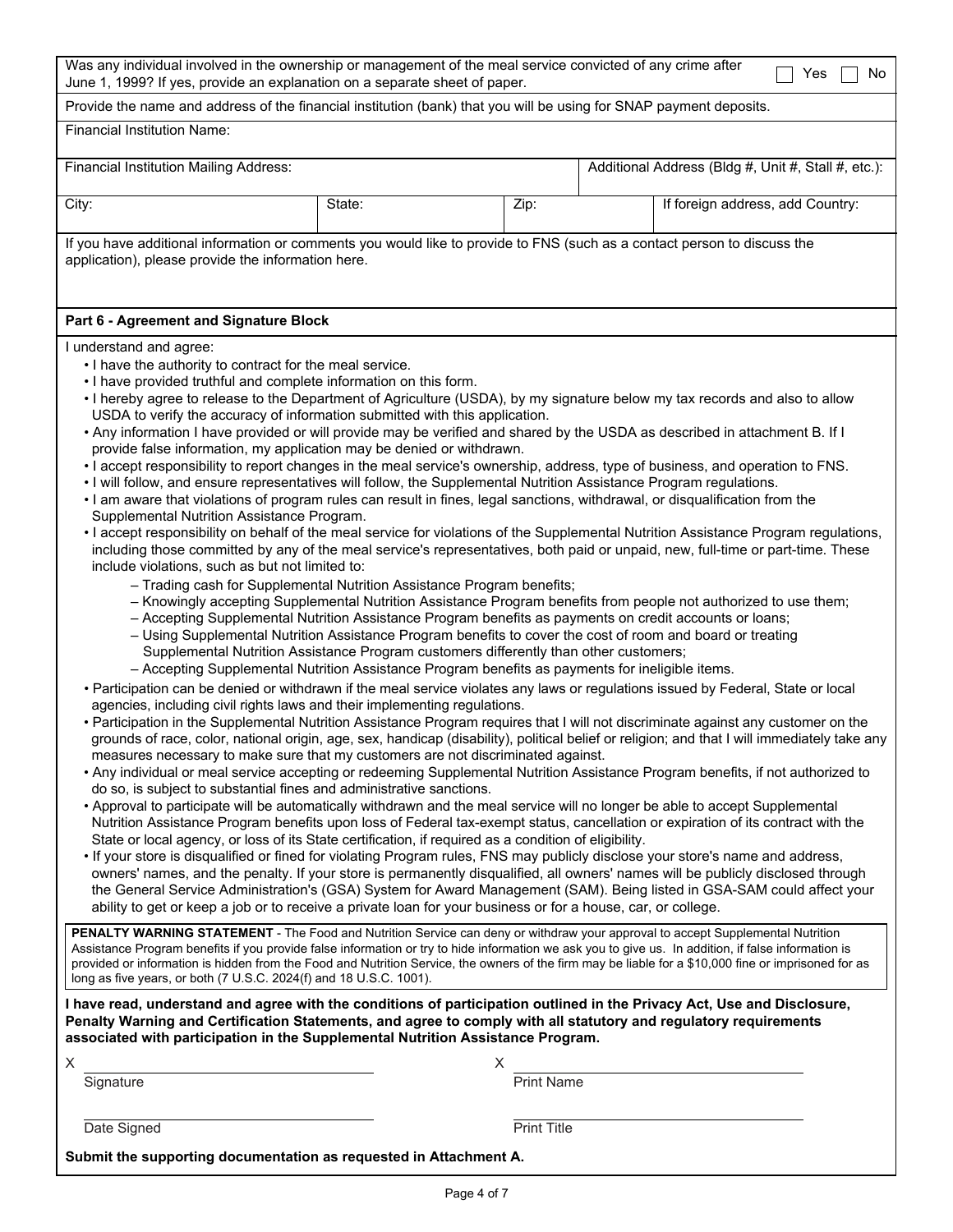# **ATTACHMENT A - MEAL SERVICE APPLICATION REQUIRED DOCUMENTATION LIST**

Directions: Provide all of the required documentation for the meal service type for which you are applying, along with the completed application form. Please keep attachments A and B for your records.

### **SECTION A: Private For-Profit Restaurant or For-Profit Meal Delivery Service**

Required Documentation: (Provide all of the following)

• Copy of a government issued photo identification card and a copy of a Social Security card, or other verification of Social Security Number, for:

all owners/partners all officer(s) of private corporations

NOTE: Above documentation is not required for publicly-owned corporations

• Copy of the contract with the State agency

- Copy of a valid business license
- Signed certification and signature statement (page 4 of the application) for each owner, partner, and corporate officer.

## **SECTION B: Alcohol and/or Drug Treatment Program**

#### Required Documentation:

- Proof of 501(c)(3) non-profit tax-exempt status as recognized by the Internal Revenue Service
- Certified by the State agency responsible for the rehabilitation of drug addicts or alcoholics (the State Title XIX agency) as:
	- i. Receiving part B Title XIX funding; or
	- ii. Operating under part B Title XIX even if no funds are being received; or
	- iii. Operating to further the purposes of part B of Title XIX, to provide treatment and rehabilitation of drug addicts and/or alcoholics
- Signed certification and signature statement (page 4 of the application) for each principal administrator, executive director, and responsible official.

## **SECTION C: Public or Private Non-Profit Meal Delivery Service; Public or Private Non-Profit Communal Dining Facility; Public or Private Non-Profit Homeless Meal Provider; Shelter for Battered Women and Children**

Required Documentation: For the four meal service types listed above, provide proof of the meal service's 501(c)(3) non-profit taxexempt status as recognized by the Internal Revenue Service, and a signed certification and signature statement (page 4 of the application) for each principal administrator, executive director, and responsible official.

### **SECTION D: Group Living Arrangement**

Required Documentation:

- Proof of 501(c)(3) non-profit tax-exempt status as recognized by the Internal Revenue Service
- Certification by the appropriate State agency in accordance with regulations issued under 1616(e) of the Social Security Act or under comparable standards, as determined by the U.S. Department of Agriculture
- Signed certification and signature statement (page 4 of the application) for each principal administrator, executive director, and responsible official.

### **SECTION E: Private For-Profit Senior Citizens' Center or Residential Building**

#### Required Documentation:

- If applying as a Residential Building, a signed statement from the owner(s) certifying: (1) that the building is occupied primarily by elderly persons (60 years of age or older) and SSI recipients and that it prepares and serves meals to such persons, and (2) that it does not provide a majority of the residents' meals (over 50 percent of three meals daily) as part of the institution's normal services
- Signed certification and signature statement (page 4 of the application) for each owner.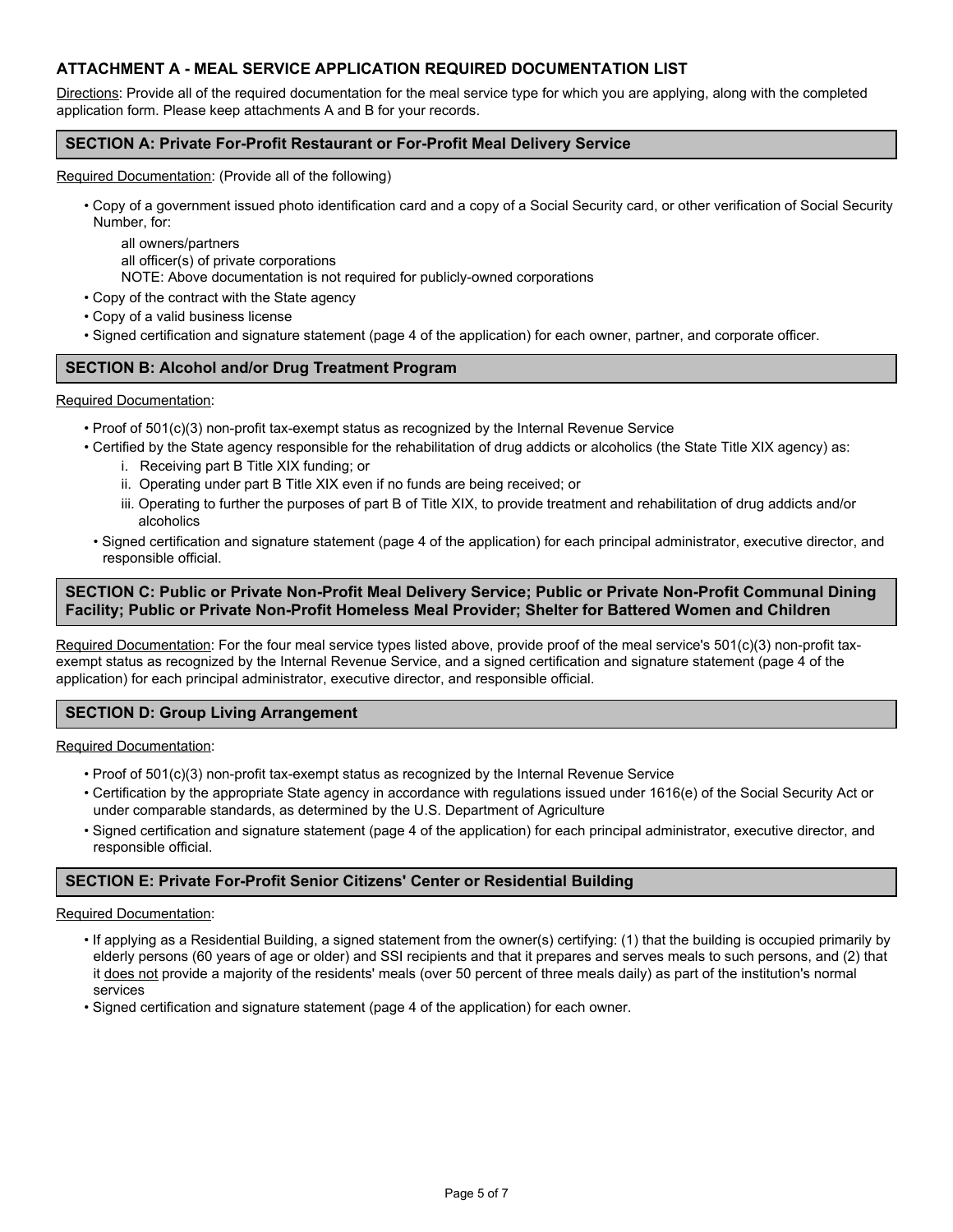# **ATTACHMENT B**

**PRIVACY ACT STATEMENT** - **Authority**: Section 9 of the Food and Nutrition Act of 2008, as amended, (7 U.S.C. 2018); section 205(c)(2)(C) of the Social Security Act (42 U.S.C. 405(c)(2)(C)); and section 6109(f) of the Internal Revenue Code of 1986 (26 U.S.C. 6109(f)), authorizes collection of the information on this applicationual agreements with us for designing, developing, and operating our systems, and for verification and computer matching purposes;

- Information is collected primarily for use by the Food and Nutrition Service in the administration of the Supplemental Nutrition Assistance Program;
- Additional disclosure of this information may be made to other Food and Nutrition Service programs and to other Federal, State or local agencies and investigative authorities when the Supplemental Nutrition Assistance Program becomes aware of a violation or possible violation of the Food and Nutrition Act of 2008, as explained in the next section called "Use and Disclosure";
- Section 278.1(b) of the Supplemental Nutrition Assistance Program regulations provides for the collection of each owner's Social Security Number (SSN), Employee Identification Number (EIN) and tax information;
- The use and disclosure of SSNs and EINs obtained by applicants is covered in the Social Security Act and the Internal Revenue Code. In accordance with the Social Security Act and the Internal Revenue Code, applicant social security numbers and employer identification numbers may be disclosed only to other Federal agencies authorized to have access to social security numbers and employer identification numbers and maintain these numbers in their files, and only when the Secretary of Agriculture determines that disclosure would assist in verifying and matching such information against information maintained by such other agency [42 U.S.C. 405(c)(2)(C)(iii); 26 U.S.C. 6109(f)];
- Furnishing the information on this form, including your SSN and EIN, is voluntary but failure to do so will result in denial of this application;
- The Food and Nutrition Service may provide you with an additional statement reflecting any additional uses of the information furnished on this form.

#### **USE AND DISCLOSURE - Routine Uses:** We may use the information you give us in the following ways:

- We may disclose information to the Department of Justice (DOJ), a court or other tribunal, or another party before such tribunal when the USDA is involved in a lawsuit or has an interest in litigation and it has been determined that the use of such information is relevant and necessary and the disclosure is compatible with the purpose for which the information was collected;
- In the event that the information in our system indicates a violation of the Food and Nutrition Act or any other Federal or State law whether civil or criminal or regulatory in nature, and whether arising by general statute, or by regulation, rule, or order issued pursuant thereto, we may disclose the information you give us to the appropriate agency, whether Federal or State, charged with the responsibility of investigating or prosecuting such violation or charged with enforcing or implementing the statute, or rule, regulation or order issued pursuant thereto;
- We may use your information, including SSNs and EINs, to collect and report on delinquent debt and may disclose the information to other Federal and State agencies, as well as private collection agencies, for purposes of claims collection actions including, but not limited to, the Treasury Department for administrative or tax offset and referral to the Department of Justice for litigation. (**Note**: SSNs and EINs will only be disclosed to Federal agencies authorized to possess such information);
- We may disclose information to other Federal and State agencies to verify the information reported by applicants and participating firms/meal service providers, and to assist in the administration and enforcement of the Food and Nutrition Act, as well as other Federal and State laws. (**Note**: SSNs and EINs will only be disclosed to Federal agencies authorized to possess such information);
- We may disclose information to other Federal and State agencies to respond to specific requests from such Federal and State agencies for the purpose of administering the Food and Nutrition Act as well as other Federal and State laws;
- We may disclose information to other Federal and State agencies to verify the information reported by applicants and participating firms/meal service providers, and to assist in the administration and enforcement of the Food and Nutrition Act, as well as other Federal and State laws. (**Note**: SSNs and EINs will only be disclosed to Federal agencies authorized to possess such information);
- We may disclose information to other Federal and State agencies to respond to specific requests from such Federal and State agencies for the purpose of administering the Food and Nutrition Act as well as other Federal and State laws;
- We may disclose information to other Federal and State agencies for the purpose of conducting computer matching programs;
- We may disclose information (excluding EINs and SSNs) to private entities having contractual agreements with us for designing, developing, and operating our systems, and for verification and computer matching purposes;
- We may disclose information to the Internal Revenue Service for the purpose of reporting delinquent retailer and wholesaler monetary penalties of \$600 or more for violations committed under the SNAP. We will report each delinquent debt to the Internal Revenue Service on Form 1099-C (Cancellation of Debt). We will report these debts to the Internal Revenue Service under the authority of the Income Tax Regulations (26 CFR Parts 1 and 602) under section 6050P of the Internal Revenue Code (26 U.S.C. 6050P);
- We may disclose information to State agencies that administer the Special Supplemental Nutrition Program for Women, Infants, and Children (WIC), authorized under Section 17 of the Child Nutrition Act of 1966 (CNA) (42 U.S.C. 1786), for purposes of administering that Act and the regulations issued under that Act;
- Disclosures pursuant to 5 U.S.C. 55 2a(b)(12). We may disclose information to "consumer reporting agencies" as defined in the Fair Credit Reporting Act (15 U.S.C. 1681a(f)) or the Debt Collection Act of 1982 (31 U.S.C. 3711(d)(4));
- We may disclose information to the public when a retailer/meal service provider has been disqualified or otherwise sanctioned for violations of the Program after the time for administrative and judicial appeals has expired. This information is limited to the name and address of the store/meal service, the owner(s) name(s) and information about the sanction itself. The purpose of such disclosure is to assist in the administration and enforcement of the Food and Nutrition Act and Supplemental Nutrition Assistance Program regulations.